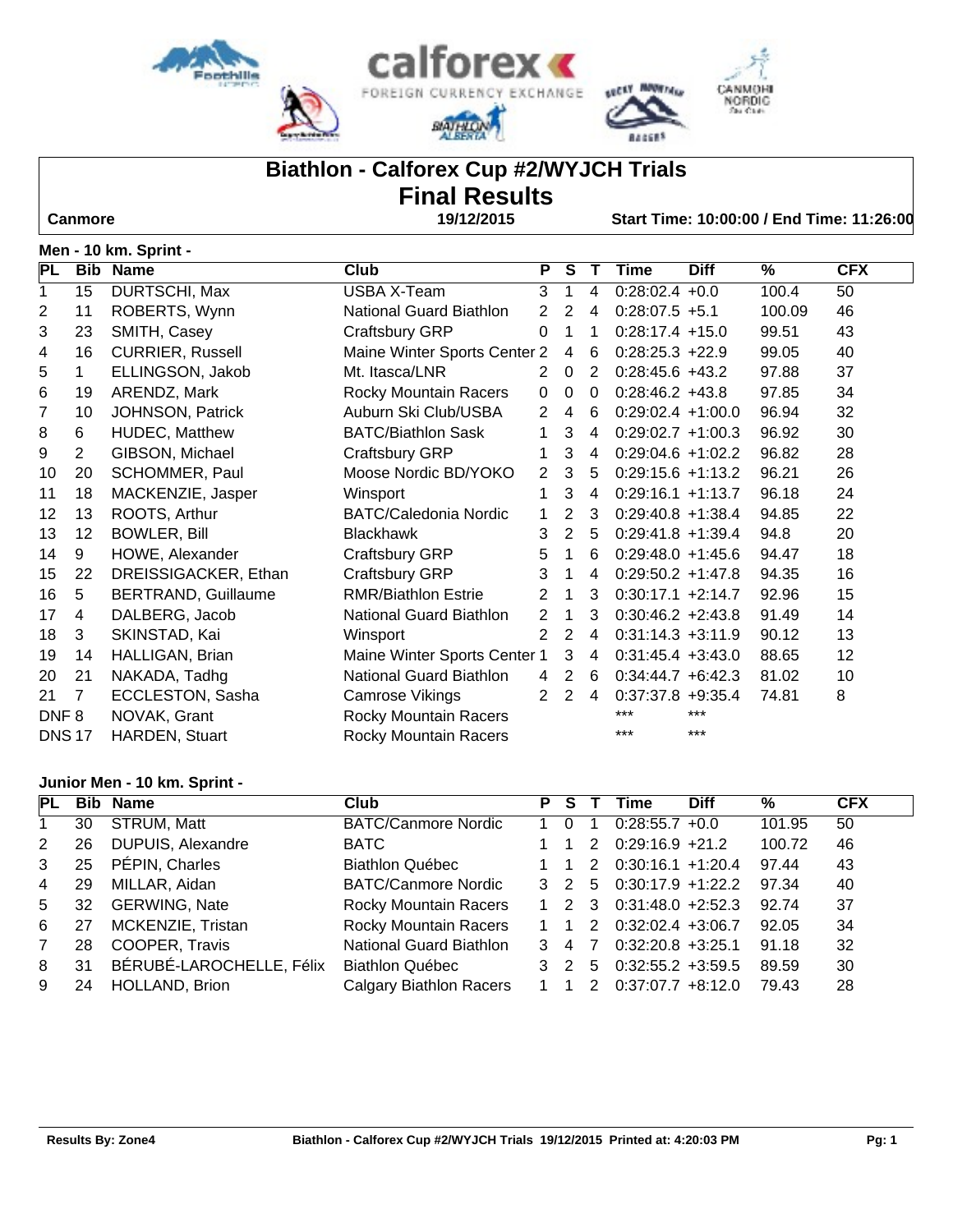#### **Youth Men - 7.5 km. Sprint -**

| PL             |    | <b>Bib Name</b>             | Club                           | $\overline{\mathsf{P}}$ | $\overline{\mathsf{s}}$ | $\overline{\mathsf{T}}$ | <b>Time</b>          | <b>Diff</b> | $\overline{\frac{9}{6}}$ | <b>CFX</b>      |
|----------------|----|-----------------------------|--------------------------------|-------------------------|-------------------------|-------------------------|----------------------|-------------|--------------------------|-----------------|
| $\overline{1}$ | 56 | SANCHEZ, Teo                | <b>Biathlon Québec</b>         | $\overline{0}$          | $\overline{0}$          | $\overline{0}$          | $0:20:37.7 +0.0$     |             | 102.97                   | $\overline{50}$ |
| $\overline{c}$ | 60 | CHURCHILL, Ben              | <b>Calgary Biathlon Racers</b> | $\mathbf 0$             | $\pmb{0}$               | 0                       | $0:21:29.4 +51.7$    |             | 98.84                    | 46              |
| 3              | 39 | GRANDBOIS, Leo              | <b>Biathlon Québec</b>         | 0                       | $\overline{2}$          | $\overline{2}$          | $0:21:36.4 +58.7$    |             | 98.31                    | 43              |
| 4              | 62 | BERLING, Chad               | <b>Calgary Biathlon Racers</b> | $\mathbf 0$             | $\mathbf{1}$            | 1                       | $0:21:42.7 +1:05.0$  |             | 97.84                    | 40              |
| 5              | 37 | <b>BOUDREAU, Lucas</b>      | <b>Biathlon PEI</b>            | 0                       | 0                       | 0                       | $0:21:48.8 +1:11.1$  |             | 97.38                    | 37              |
| 6              | 52 | BOLDUC, Zachari             | <b>Biathlon Québec</b>         | $\pmb{0}$               | $\boldsymbol{2}$        | $\overline{2}$          | $0:21:53.7 +1:16.0$  |             | 97.02                    | 34              |
| $\overline{7}$ | 36 | <b>BOCHKARNIKOV, Sergey</b> | <b>Calgary Biathlon Racers</b> | $\overline{2}$          | $\mathbf 0$             | 2                       | $0:22:10.5 +1:32.8$  |             | 95.79                    | 32              |
| 8              | 65 | RUNNALLS, Adam              | <b>Calgary Biathlon Racers</b> | $\overline{2}$          | $\mathbf{1}$            | 3                       | $0:22:12.9 +1:35.2$  |             | 95.62                    | 30              |
| 9              | 47 | QUINN, Tobias               | <b>Biathlon Ontario</b>        | $\mathbf 0$             | $\overline{2}$          | $\overline{2}$          | $0:23:04.4 +2:26.7$  |             | 92.06                    | 28              |
| 10             | 58 | HULSMAN, Thomas             | <b>Foothills Nordic</b>        | 0                       | 3                       | 3                       | $0:23:20.0 +2:42.3$  |             | 91.04                    | 26              |
| 11             | 55 | KREITZ, Bobby               | Caledonia Nordic               | 1                       | $\overline{2}$          | 3                       | $0:23:23.5 +2:45.8$  |             | 90.81                    | 24              |
| 12             | 50 | ELDEN, Ryan                 | Cariboo Ski Touring            | 3                       | $\mathbf 0$             | 3                       | $0:23:25.9 +2:48.2$  |             | 90.65                    | 22              |
| 13             | 59 | MERCIER, Emmanuel           | <b>Biathlon Québec</b>         | 2                       | $\overline{2}$          | $\overline{4}$          | $0:23:36.8 + 2:59.1$ |             | 89.96                    | 20              |
| 14             | 49 | KIERS, Trevor               | <b>Biathlon Ontario</b>        | 4                       | $\mathbf{1}$            | 5                       | $0:23:58.9 + 3:21.2$ |             | 88.57                    | 18              |
| 15             | 34 | TWEEDIE, Angus              | <b>Bulkley Valley</b>          | 0                       | $\mathbf{1}$            | 1                       | $0:24:02.4 +3:24.7$  |             | 88.36                    | 16              |
| 16             | 67 | BORGLUM, Haldan             | <b>Foothills Nordic</b>        | 1                       | 3                       | $\overline{4}$          | $0:24:03.5 +3:25.8$  |             | 88.29                    | 15              |
| 17             | 43 | STUSHNOFF, Thomas           | <b>Rocky Mountain Racers</b>   | $\overline{2}$          | $\mathbf{1}$            | 3                       | $0:24:05.4 +3:27.7$  |             | 88.18                    | 14              |
| 18             | 51 | TREMBLAY, Keegan            | <b>Biathlon Ontario</b>        | $\mathbf 0$             | $\overline{2}$          | $\overline{2}$          | $0:24:06.4 +3:28.7$  |             | 88.12                    | 13              |
| 19             | 57 | GOLDHAWK, Kieran            | <b>Calgary Biathlon Racers</b> | $\mathbf 0$             | $\overline{2}$          | $\overline{2}$          | $0:24:10.5 +3:32.8$  |             | 87.87                    | 12              |
| 20             | 42 | AUGER, Emrik                | <b>Biathlon Québec</b>         | 0                       | $\overline{2}$          | $\overline{2}$          | $0:24:15.3 +3:37.6$  |             | 87.58                    | 10              |
| 21             | 53 | <b>GERVAIS, Olivier</b>     | <b>Biathlon Ontario</b>        | 2                       | 3                       | 5                       | $0:24:42.0 +4:04.3$  |             | 86                       | 8               |
| 22             | 44 | ALTWASSER, Nicholas         | <b>Foothills Nordic</b>        | 3                       | $\mathsf 0$             | 3                       | $0:24:52.5 +4:14.8$  |             | 85.39                    | $\overline{7}$  |
| 23             | 66 | PADGHAM, Eric               | <b>Foothills Nordic</b>        | 3                       | $\mathbf 1$             | 4                       | $0:24:59.3 +4:21.6$  |             | 85.01                    | 6               |
| 24             | 64 | BOUDREAU, André             | <b>Biathlon PEI</b>            | 3                       | 3                       | 6                       | $0:25:08.2 +4:30.5$  |             | 84.5                     | 5               |
| 25             |    | 106 GREEN, Michio           | Biathlon Saskatchewan          | 0                       | $\overline{2}$          | $\overline{2}$          | $0:25:19.5 +4:41.8$  |             | 83.88                    | 4               |
| 26             | 45 | SHERBA, Logan               | Caledonia Nordic               | $\overline{\mathbf{c}}$ | 3                       | 5                       | $0:25:24.1 +4:46.4$  |             | 83.62                    | 3               |
| 27             | 46 | SINGLETON, Mark             | <b>Edmonton Nordic</b>         | 3                       | $\mathbf{3}$            | 6                       | $0:25:33.7 +4:56.0$  |             | 83.1                     | $\overline{2}$  |
| 28             | 63 | MANN, Taij                  | <b>Edmonton Nordic</b>         | $\overline{\mathbf{c}}$ | $\overline{2}$          | 4                       | $0:27:20.8 + 6:43.1$ |             | 77.68                    | 1               |
| 29             | 61 | GOBEIL, Jerome              | <b>Calgary Biathlon Racers</b> | 3                       | 3                       | 6                       | $0:27:57.8$ +7:20.1  |             | 75.96                    |                 |
| 30             | 48 | HAWES, Liam                 | <b>Blue Mountain Bullets</b>   | 2                       | $\mathbf{1}$            | 3                       | $0:28:03.0 + 7:25.3$ |             | 75.73                    |                 |
| 31             | 38 | LUCKERT, Travis             | <b>Edmonton Nordic</b>         | 3                       | $\overline{4}$          | $\overline{7}$          | $0:28:16.6 + 7:38.9$ |             | 75.12                    |                 |
| 32             | 54 | LINKLATER, Wynn             | <b>Edmonton Nordic</b>         | 2                       | 3                       | 5                       | $0:28:59.2 + 8:21.5$ |             | 73.28                    |                 |
| 33             | 35 | MACDONELL, Curtis           | <b>Foothills Nordic</b>        | 5                       | $\overline{c}$          | $\overline{7}$          | $0:29:02.7 + 8:25.0$ |             | 73.13                    |                 |
| 34             | 33 | KUNTZ, Nathan               | Biathlon Saskatchewan          | 1                       | $\overline{2}$          | 3                       | $0:29:29.1 + 8:51.4$ |             | 72.04                    |                 |
| 35             | 41 | NEUHAUS, Will               | <b>Canmore Nordic</b>          | $\overline{2}$          | 3                       | 5                       | $0:30:20.9 +9:43.2$  |             | 69.99                    |                 |
| <b>DNS40</b>   |    | RIEGER, Colin               | Biathlon Sask/Qu'Appelle       |                         |                         |                         | ***<br>$***$         |             |                          |                 |
|                |    | Toma Bastatana              |                                |                         |                         |                         |                      |             |                          |                 |

#### **Jury Decisions**

**Bib:** 61 **Time:** 0:02:00.0 **Notes:** Rule 5.5.a - Missed Penalty Loop

#### **Women - 7.5 km. Sprint -**

| <b>PL</b>      |    | <b>Bib Name</b>         | Club                                        |       | <b>P</b> S T Time                                 | <b>Diff</b> | %      | <b>CFX</b> |
|----------------|----|-------------------------|---------------------------------------------|-------|---------------------------------------------------|-------------|--------|------------|
| $\mathbf{1}$   | 70 | REID, Joanne            | Colorado Biathlon                           | 1 1 2 | $0:22:48.8$ +0.0                                  |             | 102.18 | 50         |
| $\mathbf{2}$   |    | 75 DREISSIGACKER, Emily | Craftsbury GRP                              |       | $0 \quad 1 \quad 1 \quad 0.23.33.4 \quad +44.6$   |             | 98.96  | 46         |
| 3 <sup>7</sup> |    | 76 PHANEUF, Maddie      | USBA/MWSC                                   |       | $1 \quad 2 \quad 3 \quad 0:23:33.7$ +44.9         |             | 98.93  | 43         |
| $\overline{4}$ | 69 | YUNGBLUT, Erin          | Rocky Mountain Racers 1 1 2 0:23:42.4 +53.6 |       |                                                   |             | 98.33  | 40         |
|                |    | 5 72 ELLINGSON, Siena   | Mt. Itasca/LNR                              |       | $0 \quad 2 \quad 2 \quad 0:25:05.1 \quad +2:16.3$ |             | 92.93  | 37         |
|                |    | 6 77 DICKINSON, Kelsey  | Methow Valley Biathlon                      |       | $0 \quad 3 \quad 3 \quad 0:25:27.7$ +2:38.9 91.55 |             |        | 34         |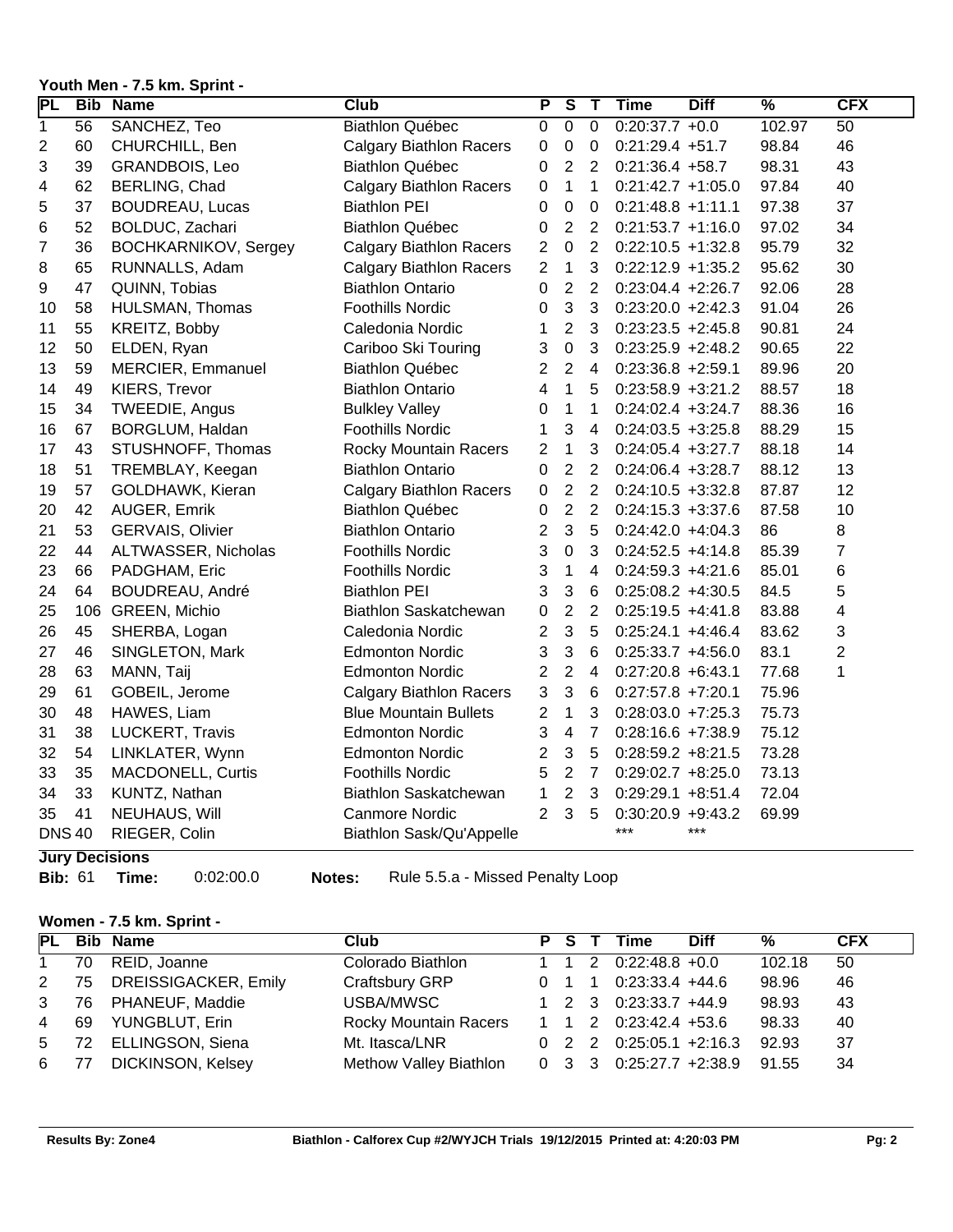### **Women Continued ... - 7.5 km. Sprint - PL Bib Name Club P S T Time Diff % CFX** 74 MESSENGER, Karen Rocky Mountain Racers 0 1 1 0:26:44.7 +3:55.9 87.16 32 71 PATERSON, Jessica Edmonton Nordic 1 1 2 0:26:54.4 +4:05.6 86.63 30 68 PATERSON, Jennifer Edmonton Nordic 1 1 2 0:29:48.9 +7:00.1 78.18 28

#### **Junior Women - 7.5 km. Sprint -**

|           | PL Bib Name           | Club                           |  | P S T Time                                     | <b>Diff</b> | %      | <b>CFX</b> |
|-----------|-----------------------|--------------------------------|--|------------------------------------------------|-------------|--------|------------|
| $1 \quad$ | 78 CAMPBELL, Caitlin  | Biathlon PEI                   |  | $0 \quad 1 \quad 1 \quad 0:25:37.4 \quad +0.0$ |             | 103.5  | 50         |
| 2 81      | HAMEL, Charlotte      | Biathlon Québec                |  | $0 \quad 0 \quad 0 \quad 0:26:07.4$ +30.0      |             | 101.52 | 46         |
| 3 79      | CHONG, Kendall        | <b>BATC/Foothills Nordic</b>   |  | 3 2 5 0:27:48.7 +2:11.3 95.35                  |             |        | 43         |
|           | 4 80 RUNNALLS, Ashley | <b>Calgary Biathlon Racers</b> |  | 3 4 7 0:33:07.9 +7:30.5 80.04                  |             |        | 40         |

73 BURKE, Daniella Camrose Vikings 2 2 4 0:35:47.8 +12:59.0 65.12 26

#### **Youth Women - 6 km. Sprint -**

| PL            | <b>Bib</b> | Name                    | <b>Club</b>                  | P                    | <b>S</b>     | Т  | Time                 | <b>Diff</b> | %      | <b>CFX</b> |
|---------------|------------|-------------------------|------------------------------|----------------------|--------------|----|----------------------|-------------|--------|------------|
| 1             | 94         | BANKES, Megan           | <b>BATC/Foothills Nordic</b> | 2                    | 1            | 3  | $0:19:28.2 +0.0$     |             | 101.35 | 50         |
| 2             | 87         | MOSER, Nadia            | <b>BATC/Biathlon Yukon</b>   | $\Omega$             | 2            | 2  | $0:19:39.8 +11.6$    |             | 100.35 | 46         |
| 3             | 85         | MCISAAC, India          | Rocky Mountain Racers        | $\mathbf 1$          | 2            | 3  | $0:20:03.9 + 35.7$   |             | 98.34  | 43         |
| 4             | 92         | SEPANDJ, Darya          | <b>BATC/Foothills Nordic</b> | $\mathbf 1$          | 2            | 3  | $0:20:18.0 + 49.8$   |             | 97.21  | 40         |
| 5             | 89         | DICKSON, Emily          | <b>BATC/Caledonia Nordic</b> | 2                    | -1           | 3  | $0:20:50.4 +1:22.2$  |             | 94.69  | 37         |
| 6             | 86         | GOWLING, Gillian        | Rocky Mountain Racers        | $\mathbf{1}$         | 2            | 3  | $0:21:38.7 +2:10.5$  |             | 91.17  | 34         |
| 7             | 99         | <b>BANSER, Tekarra</b>  | <b>Telemark Biathlon</b>     | 2                    | $\Omega$     | 2  | $0:21:54.1 + 2:25.9$ |             | 90.1   | 32         |
| 8             | 91         | TURNER, Mackenzie       | <b>Biathlon Ontario</b>      |                      | $\mathbf{0}$ |    | $0:22:14.9 +2:46.7$  |             | 88.69  | 30         |
| 9             | 96         | POISSON-GRÉGOIRE, Sarah | <b>Biathlon Québec</b>       | $\mathbf{2}^{\circ}$ | 3            | 5  | $0:22:46.2 +3:18.0$  |             | 86.66  | 28         |
| 10            | 88         | GILLETT, Katrine        | Canmore Nordic               | 1.                   | 3            | 4  | $0:23:16.0 + 3:47.8$ |             | 84.81  | 26         |
| 11            | 90         | LEIGHTON, Jordyn        | <b>Biathlon Ontario</b>      | 4                    |              | 5  | $0:23:34.8 +4:06.6$  |             | 83.68  | 24         |
| 12            | 82         | NOTSCHAELE, Sydney      | Biathlon Saskatchewan        | $\Omega$             | 3            | 3  | $0:23:35.9 +4:07.7$  |             | 83.62  | 22         |
| 13            | 93         | SELLERS, Anna           | <b>Canmore Nordic</b>        | $\overline{2}$       | 3            | 5  | $0:23:37.8 +4:09.6$  |             | 83.51  | 20         |
| 14            | 98         | <b>BARGEN, Chloe</b>    | Biathlon Saskatchewan        | 2                    | 1            | 3  | $0:24:35.0 + 5:06.8$ |             | 80.27  | 18         |
| 15            | 84         | TILLEY, Tatiana         | <b>Foothills Nordic</b>      | $\Omega$             | 3            | 3  | $0:25:59.0 + 6:30.8$ |             | 75.94  | 16         |
| 16            | 95         | STADNYK, Hanne          | Biathlon Saskatchewan        | $\mathbf{2}^{\circ}$ | 4            | -6 | $0:26:46.5 +7:18.3$  |             | 73.7   | 15         |
| 17            | 83         | TUHKASAARI, Jasmin      | <b>Biathlon Ontario</b>      | $\mathbf 1$          | 3            | 4  | $0:26:54.7 +7:26.5$  |             | 73.32  | 14         |
| <b>DNF 97</b> |            | <b>WICHERS, Kerstin</b> | Camrose Vikings              |                      |              |    | ***                  | ***         |        |            |

### **Senior Boys - 6 km. Sprint -**

| PL             |     | <b>Bib Name</b>       | Club                           | P.            | S.            |                | <b>Diff</b><br>Time  | %      | <b>CFX</b> |
|----------------|-----|-----------------------|--------------------------------|---------------|---------------|----------------|----------------------|--------|------------|
|                |     | 114 GILLILAND, Rory   | <b>Foothills Nordic</b>        |               |               | 2              | $0:19:19.2 +0.0$     | 102.61 | 50         |
| 2              |     | 102 PAZDAN, Christian | <b>Foothills Nordic</b>        |               |               | 2              | $0:19:31.0 + 11.8$   | 101.57 | 46         |
| 3              |     | 107 HARROP, Sean      | <b>Calgary Biathlon Racers</b> | 3             | - 0           | 3              | $0:20:38.1 +1:18.9$  | 96.07  | 43         |
| 4              |     | 100 WALCH, Ben        | <b>Foothills Nordic</b>        | 3             | $\mathcal{L}$ | 5              | $0:20:38.4 +1:19.2$  | 96.05  | 40         |
| 5              |     | 115 SMITH, Quinlan    | <b>Calgary Biathlon Racers</b> | $\mathbf{1}$  | 3             | $\overline{4}$ | $0:21:18.6 + 1:59.4$ | 93.03  | 37         |
| 6              | 101 | MCLEAN, Sean          | <b>Foothills Nordic</b>        |               | $\mathcal{P}$ | -3             | $0:21:23.5 +2:04.3$  | 92.67  | 34         |
| $\overline{7}$ |     | 110 PLETZ, Logan      | Qu'Appelle Valley Nordic       | 2 3           |               | $5^{\circ}$    | $0:21:37.6$ +2:18.4  | 91.66  | 32         |
| 8              |     | 117 KELLY, Kieran     | <b>Calgary Biathlon Racers</b> | $\mathbf{1}$  | 3             | 4              | $0:22:12.8$ +2:53.6  | 89.24  | 30         |
| 9              |     | 109 STEPAN, Jakub     | Camrose Vikings                | $\Omega$      | 3             | 3              | $0:22:31.7 +3:12.5$  | 88     | 28         |
| 10             |     | 108 GNYP, Kyrilo      | Biathlon Saskatchewan          | $\mathbf{1}$  | 3             | $\overline{4}$ | $0:22:34.0 +3:14.8$  | 87.85  | 26         |
| 11             |     | 116 CHAMPAGNE, Xavier | <b>Calgary Biathlon Racers</b> | $\mathcal{P}$ | -2            | 4              | $0:22:45.5 +3:26.3$  | 87.11  | 24         |